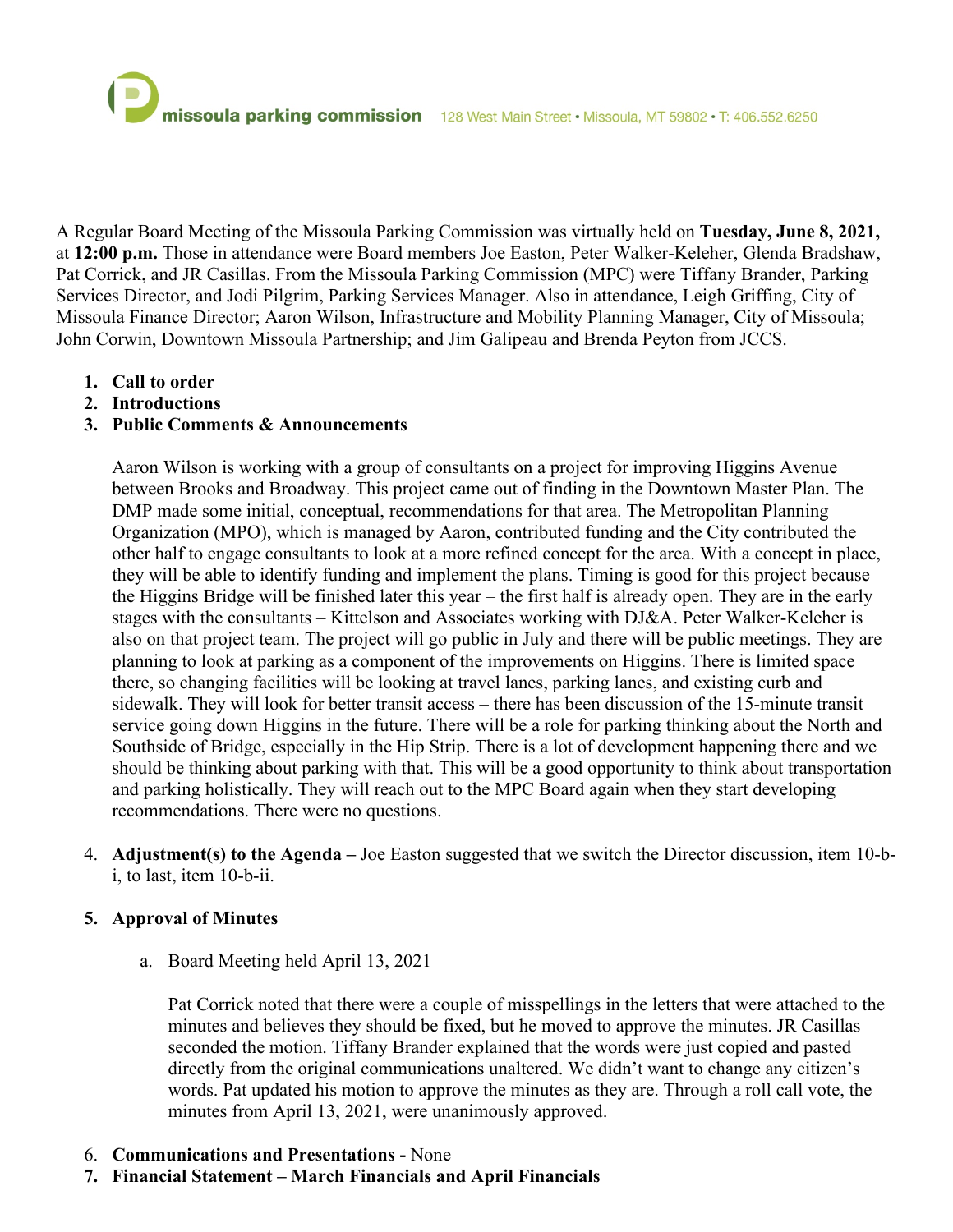Jim Galipeau addressed the dashboard for March 31<sup>st</sup> financials. On the assets side and liability side, there were no changes. The cash and investments recap at the bottom of the balance sheet showed \$762,000.00 net cash available. Jim indicated the income statement revenues are coming up; meter revenues are at \$74,000.00 and parking ticket revenues are at \$23,000.00. Net income from operations was \$139,000.00, with the year to date at \$695,000.00. When we pull out interest and depreciation, we are at \$131,295.00 for the month which puts us into the black \$57,441.00.

Glenda Bradshaw asked what goes into the short-term parking bucket. Tiffany stated it is mostly anything that is not meter parking, but anything else that is a quick trip – garage revenue from Central Park, ROAM, and Park Place including pay on foot stations. Glenda asked what is included in special parking. Jodi stated that special parking, RPP sales, boot payments, Museum Lot rent, and miscellaneous.

Jim Galipeau presented the April financials and indicated revenues are gradually increasing with meter revenue at \$87,000.00 and ticket revenue at \$20,000.00. Jim covered expenses for the month and noted the payroll expenses were higher due to a third pay period in the month. Jim indicated net income was at \$36,000.00 with a net loss after applying the city contract which leaves the cash available number at about \$821,000.00.

## 8. **Director's Report – Tiffany Brander**

Tiffany indicated the majority of what she would normally report on in a Director's report will be touched on later in the meeting so she would just be providing a brief update on staffing. The recruitment for the third maintenance worker was successful and the position would be filled as of June 21 and the Parking Enforcement Officer division will be fully staffed as of June 14th.

As an introduction to the first action item, Tiffany indicated MPC received a funding request from MRTMA for \$6,000.00 which is the same amount as historical requests. Lastly, she indicated that staff is in support and would recommend approving the funding request.

### **9. Action Items**

a. Missoula Ravalli Transportation Management Association Funding Request - \$6,000.00

Glenda Bradshaw moved that we authorize the grant request for MRTMA for \$6,000.00 for FY2022. JR Casillas seconded the motion. Peter asked if their fiscal year is July to June? Tiffany stated she believes it is. He noticed that it is considerably lower than FY 20 but understands why that would be the case. No public comments were received, and the motion was unanimously approved through a roll call vote.

#### b. FY22 Budget

Tiffany indicated there are three new CIP items requested in our FY22 budget that amount to \$230,000. The first is for \$80,000 to replace the AT&T modems in MPC's 134 parking meter kiosks. AT&T is switching from 3G to 5G and at that time, our current modems will no longer work. The change will take place in January of 2022, but we need to get them ordered and work on installation as soon as possible. The second CIP request is a core replacement for two of our enforcement scooters. The last replacement moved us from a gas model to an electric model and she intends to continue replacing our older scooters with electric versions to support our sustainability goals. The expense for the two enforcement scooters is \$90,000. Lastly, with the new enforcement scooters, we will also need to add and replace LPR equipment for approximately \$60,000.00. She met with Leigh about how to finance the project.

Leigh pulled up a spreadsheet listing Equipment Lease Financing Options. She stated the financing tool we have on hand is a municipal equipment lease financing structure that the City has used with US Bank for years for core equipment replacement. One great thing about the program is we won't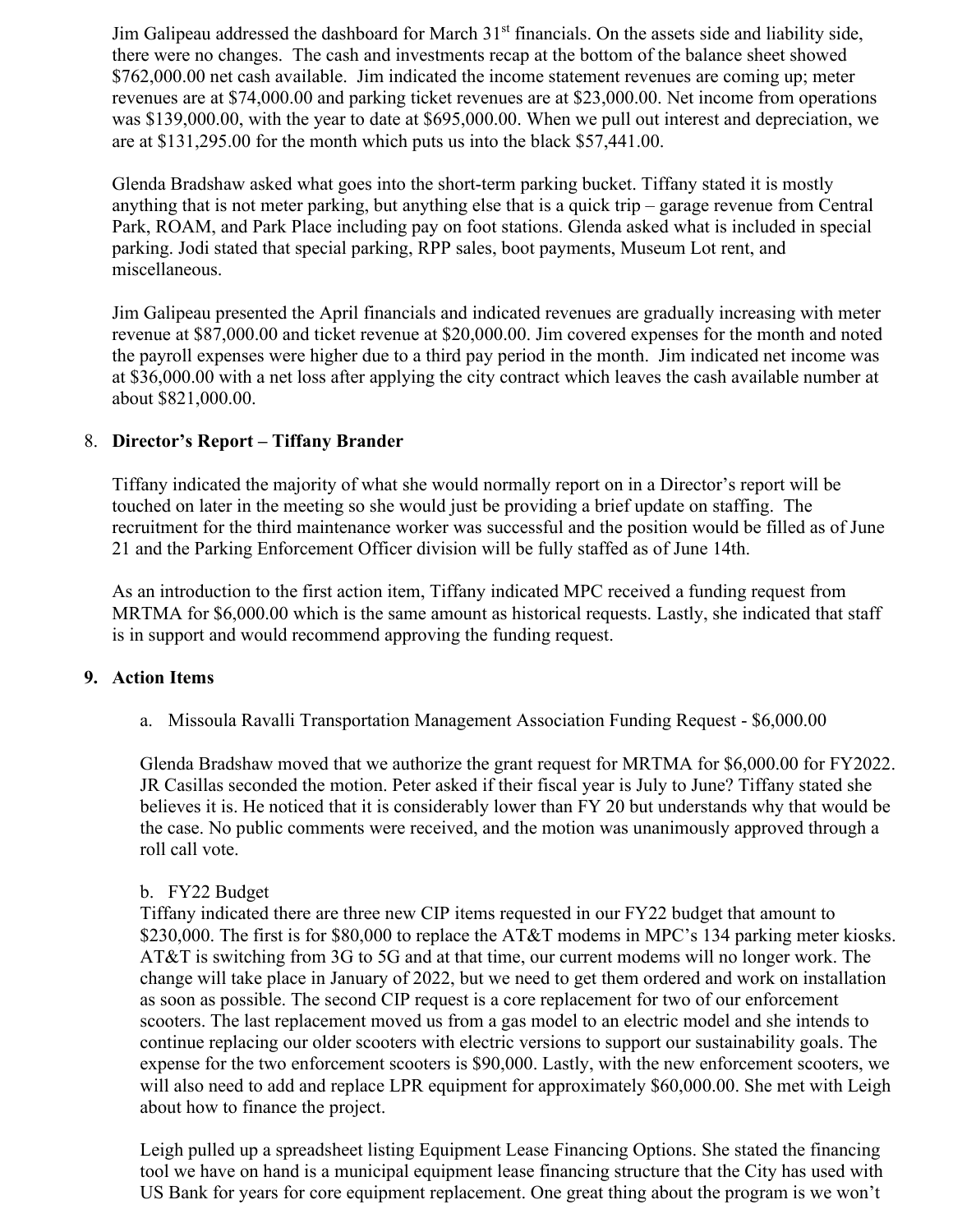have to draw up an excessive amount of legal documents each year. This morning we received the most recent indicative rates from US Bancorp which go from 1.15%-2.15% for a ten-year term. This is similar to leasing a vehicle where the bank holds the title for the assets we purchase, and the financing is through a reimbursement structure. The Parking Commission would make the payments upfront, get reimbursed from the bank, then enter into a 3, 5, 7, or 10-year lease with annual payments. The spreadsheet lists annual terms as an example although actual terms will be negotiated with US Bank based on the items being financed. For example, at one point the older scooters were older more mechanical vehicles, and we might have financed them on a 3 or 5-year term; however, because the current electric vehicles have a longer life, they may be eligible for a 7-10 year term.

Peter Walker-Keleher stated the price of the two enforcement scooters jumped out at him and asked Tiffany if she would discuss the due diligence that went into researching options for the enforcement scooters. He understands specialized equipment is often more expensive because they aren't producing millions of them, but he asked to learn more about the \$45,000 per scooter cost. Tiffany explained that the gas options are cheaper, but the life of the vehicle and gas savings over time and repairs to the vehicle make up for it. We choose the Go-4 electric scooters for several reasons but some of the reasons are that they are the preferred vehicle of our enforcement staff and they are much safer in our environment due to their small size agility allowing them to move in and out of traffic easily without blocking traffic. Before purchasing new vehicles, Tiffany goes over a wide variety of options with the City of Missoula Fleet Manager, and they determine the best option together. Peter indicated he will send Tiffany a different option he found for her review. It is essentially an electric tricycle that is covered and probably similar in geometry to the current scooters and are around \$9,000.00 each.

Glenda asked if we capitalize the labor over the life of the asset when we do things like a modem replacement? Leigh explained it is not always expensed. If it is part of the installation offered by the company, that gets expensed upfront. Tiffany explained that in this situation, our maintenance staff will be doing the installation of the modems. Leigh stated that in that case, she would defer to the CPAs, but we would not. Jim agreed that we would not capitalize it.

Peter asked if this is to be voted on today? Tiffany said one singular vote after we finish discussing the overall budget, but if the chair wants two separate votes, we can do it that way.

Tiffany moved forward with the rest of the budget requests. There is one baseline adjustment that gets done every year for our utility increases for around \$3,000 for the year. Tiffany shared her screen to go over the FY22 operating budget. She indicated the spreadsheet information is not very different from the other budget discussions we've had in the past few months. She has remained conservative with revenue numbers and are still trying to keep expenses down while still funding our typical items. Overall, we are at 1,034,283 revenues available for debt service which results in a debt coverage ratio of 2.04 which surpassed our 1.25 coverage ratio requirements and allows for a bit of wiggle room for additional expenses.

Peter asked if this was shared with the Board previously? Tiffany stated that it was shared as part of the rate review discussion, but we were focused on revenues at that time. There is not a lot that differs from years prior.

Glenda Bradshaw moved that the Board based on Tiffany's presentation today, authorize the expenditure request to City Council in the amount of \$230,000 for three capital improvement projects for the upcoming year and as well as the request for baseline adjustment from City Council for utility increases of \$3,000 and finally, approval of the revenue and expense worksheet, shared by Tiffany, that shows a debt coverage of 2.04 with a reminder that our bond covenants require us to have a minimum debt coverage of 1.25.

Pat Corrick seconded the motion and asked for it to be read again. After the motion was restated, Pat indicated that he would like to request a modification. Pat asked if there is a window to take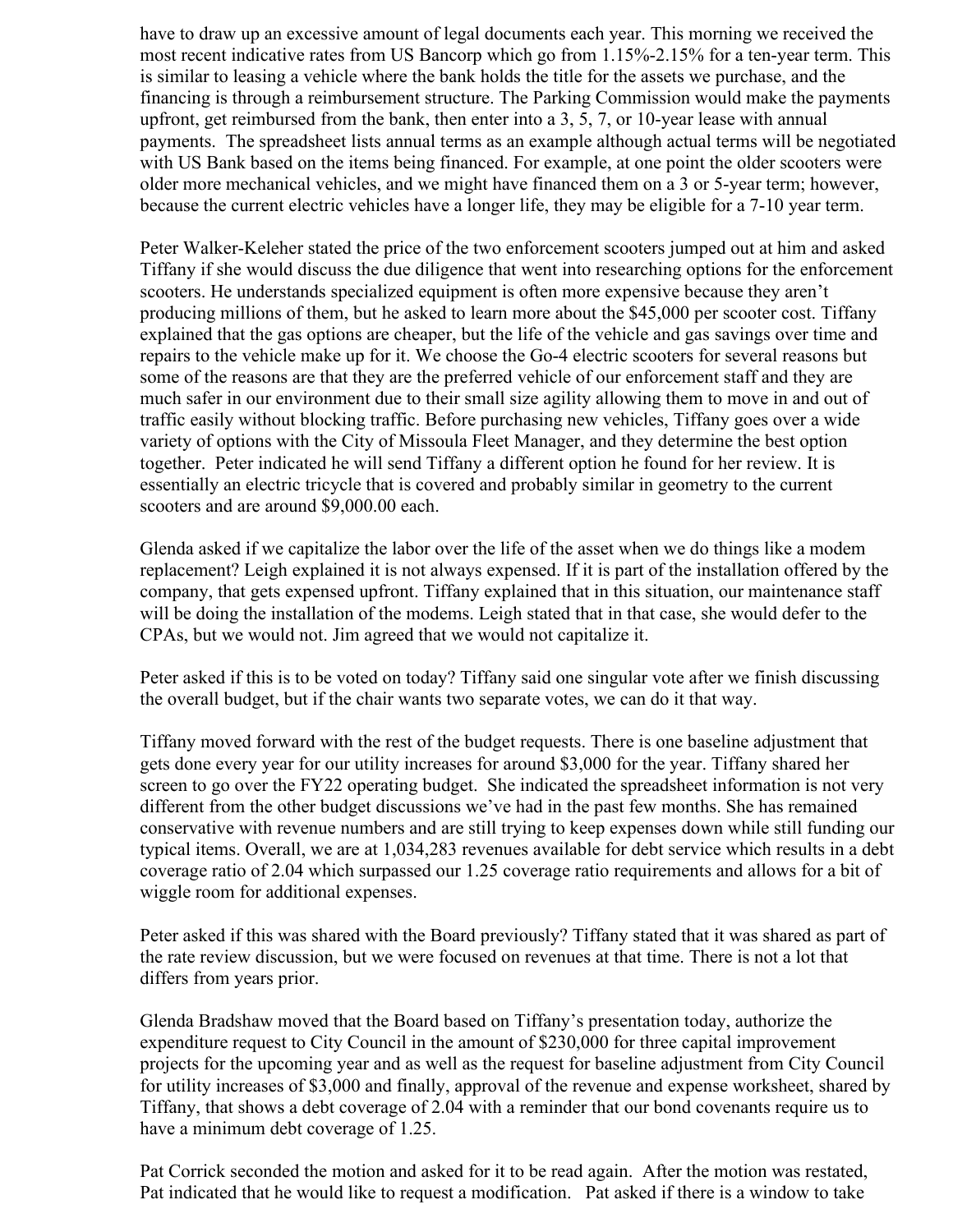advantage of financing with equipment leases for the replacement enforcement scooters. Leigh responded it is mostly open and the City generally does equipment leases in the spring or the fall. He asked Leigh if we postpone this for a month would we have time to get in on the current purchase option? Leigh indicated there would be enough time to do so.

Pat moved that we further explore options on the enforcement vehicles, but we approve the rest of the budget. Tiffany confirmed that he was wanting her to further explore the Elf vehicle that Peter suggested earlier in the meeting. Pat responded that he would like her to look at that vehicle and or other options to ensure we look at a full range of vehicles. Tiffany clarified that during the replacement process, she reviews a large range of vehicle options ranging from single seat and double seat Parks & Recreation vehicles all the way up to sedans and trucks. The requirements for keeping our PEOs safe and comfortable, including heat, air conditioning, a roll cage, steel doors, maneuverability, etc.) are all considerations we look into. Pat indicated he agrees with Peter in that the Go-4's are a bit of a sticker shock and he thinks we should look at the Elf and other available options. Tiffany indicated she would get a presentation ready for our next meeting.

Joe asked for a clarification of the motion and gave options since we don't have an official second on Glenda's motion.

Pat asked the rest of the board if they want an evaluation of the scooters.

Glenda does not think a review should be done based on what Tiffany just said. It seems like Tiffany and the team did their due diligence. She indicated she was certainly happy to take a second review of things but based on the number of vehicles Tiffany referenced she believes we are set.

JR is comfortable with what has already been done in terms of due diligence.

Peter is with Pat in reviewing. I can appreciate the need for comfort but maybe we encourage staff to be thinking more broadly; maybe there is equipment in terms of clothing or fans, or even bonuses, or a lot of ways that those funds could come back to be used to improve conditions for staff. If the Elf was deemed less safe, then to me they are a non-starter; I think that is paramount. It's one thing for staff to say "oh, I need the air conditioning" or whatever but maybe there is a …I have an electric vehicle I purchased for \$16,000, a Volkswagen Golf, and I just finds it tough in terms of our fiduciary responsibility to approve those vehicles for \$45,000.00 so I would be comfortable with a little more due diligence. I can respect staff's choice but until that happens, I think I would have a tough time supporting that CIP request right now.

Joe indicated he was still waiting on a second to Glenda's motion to approve all three budgetary items. No second was received and the floor was opened for a new motion

Peter Walker-Keleher moved to approve the FY22 budget and all CIP items with the exception of the enforcement vehicles. Pat seconded.

JR noted that he did not  $2<sup>nd</sup>$  Glenda's original motion although he is comfortable and satisfied but given the fact we have the option of waiting, I'm also is fine with waiting a month. Since we aren't under the gun timewise, I don't see a problem waiting a month, despite the fact he is okay with moving forward with it now. Glenda added that she does always think it's good to look around but Tiffany's departure and since due diligence has been done, she feels that there are probably other priorities that need to be done. Peter asked from the standpoint of just doing their job, is there any emergency to purchase them? Tiffany stated that we have existing vehicles that can support our operations. There was no public comment received and the motion was unanimously approved through a roll call vote.

### **10. Non-action Items**

- a. **New Business**
- **b. Old Business**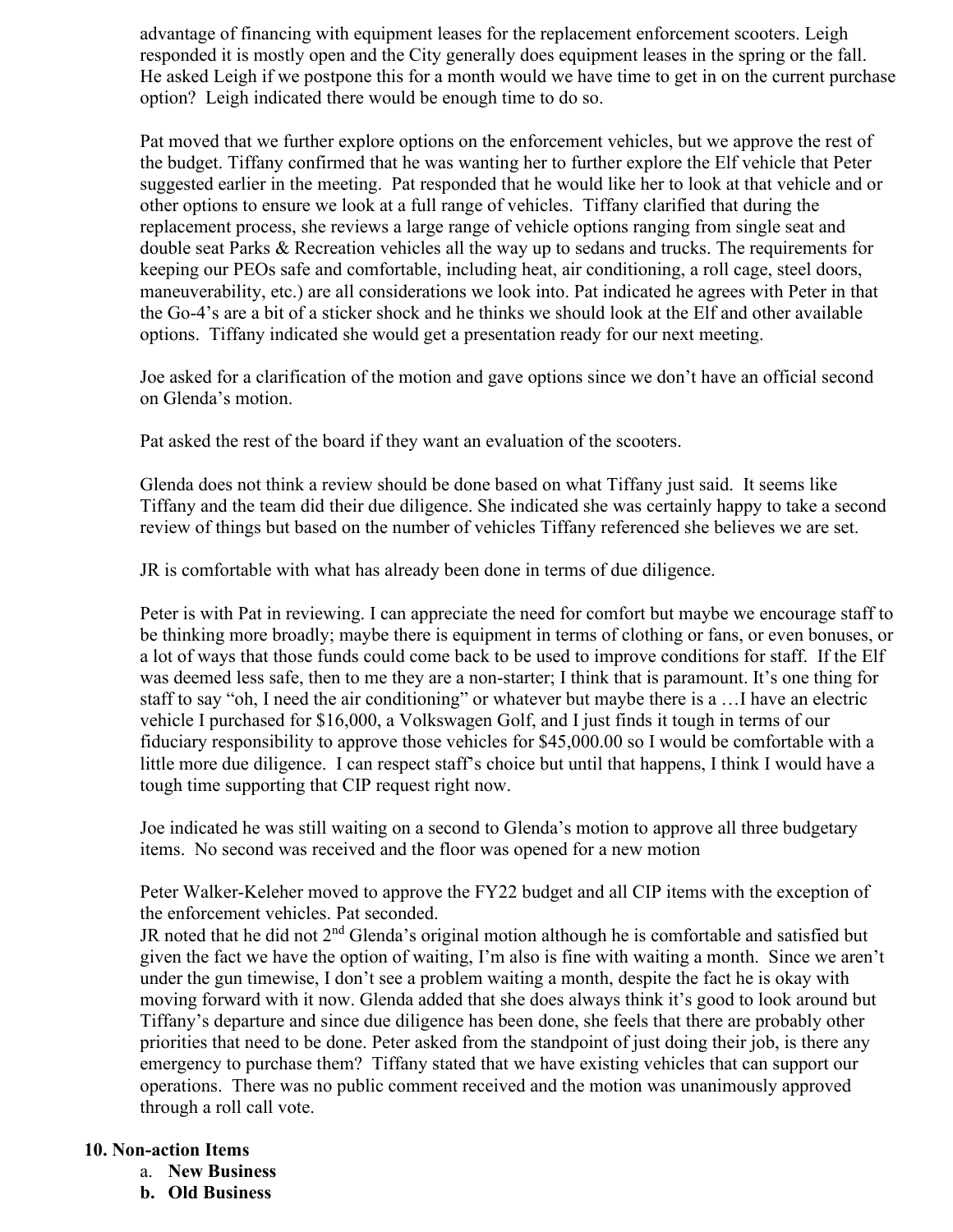i. Discussion regarding daily contractor codes

Tiffany introduced the discussion indicating that Pat had mentioned he would like us to have a general overview of our contractor codes so she asked Jodi to pull together some information from our last few years including the number of codes, the number of uses, and the revenues attached to that to present to us today. Tiffany asked Jodi to go ahead and present that information to the Board and she began by sharing a spreadsheet labeled Contractor Code Info for Board.

Jodi stated currently our contractor rate \$10.00 per space, per day and the information shown is from Fiscal Years 19, 20, and 21. The spreadsheet shows the number of codes issued; the way that we give out contractor parking is typically through a code that the contractor can enter into the meter to give them the discounted rate. You can see those numbers as 525 for 2019, 490 in 2020, and 305 to date in 21. Some businesses use one code multiple times, others use one code per job, it varies by user, so number of uses was added to the spreadsheet with a "use" translating to a \$10.00 charge. One thing to make clear is the distinction between the codes and the right-of-way. They are the same cost per space per day but with right-of-way agreements, we don't give a code for businesses to enter into a kiosk, they are charged by invoice. An example of right-of-way use would be Northfork Builders who have set up temporary sidewalks surrounding the hotel construction at Pattee and Main which are parking spaces that are not able to be utilized by transient parkers during the construction process, so the contractors pay in advance to block off those areas and spaces. Lastly, there are our revenue totals on the end.

Joe asked if there were any questions for Jodi. Pat asked if we have a progressive rate where depending on how long a project lasts we increase the rate over time? He indicated he would like Jodi to circulate the spreadsheet so we can spend some time thinking about it and then perhaps make a proposal for the next meeting or the meeting after that to possibly restructure our contractor rates. Jodi indicated that as of now we do not have a progressive rate, it's just the \$10.00 per space per day but she would circulate the spreadsheet to the Board after the meeting. Pat asked what the average meter generates per day. Jodi responded that the total rate per space per day would be \$18.50 for a whole day although most meters are not used the whole day. She asked Tiffany what the average is. Tiffany indicated that pre-Covid our most common park was \$2-3 per park but she does not have that number currently. Pat said he was just curious if we were to take the meter revenue for short term and divide it by the number of days, what would it be? It may be lower, but it would be interesting to see. Tiffany said they could get that number for their next meeting to add to the discussion.

#### ii. Parking Services Director Recruitment Update

Joe addressed the Director recruitment. The search began in April, we solicited and received candidates, and Joe reviewed the submissions and selected a pool for interviews. We had a panel of Joe, Glenda, Aaron Wilson, and Tiffany. We talked with six candidates and narrowed that pool down to a smaller pool for the second round of interviews which are taking place this week. After the second interviews are completed, in consultation with City HR, Glenda, and potentially another one of the three board members, we will work to make a selection and begin conversations on compensation, benefits, and a start date. The process will be to reach a consensus, discuss a start date that meets our needs as a commission, and also considers Tiffany's needs, and a background check. Generally, the timeframe will be the second round this week, hopefully reaching consensus at the end of the week, offering next week, and discussing a start date with that. Joe stated he is confident the process has been good so far and we will have a candidate to recommend.